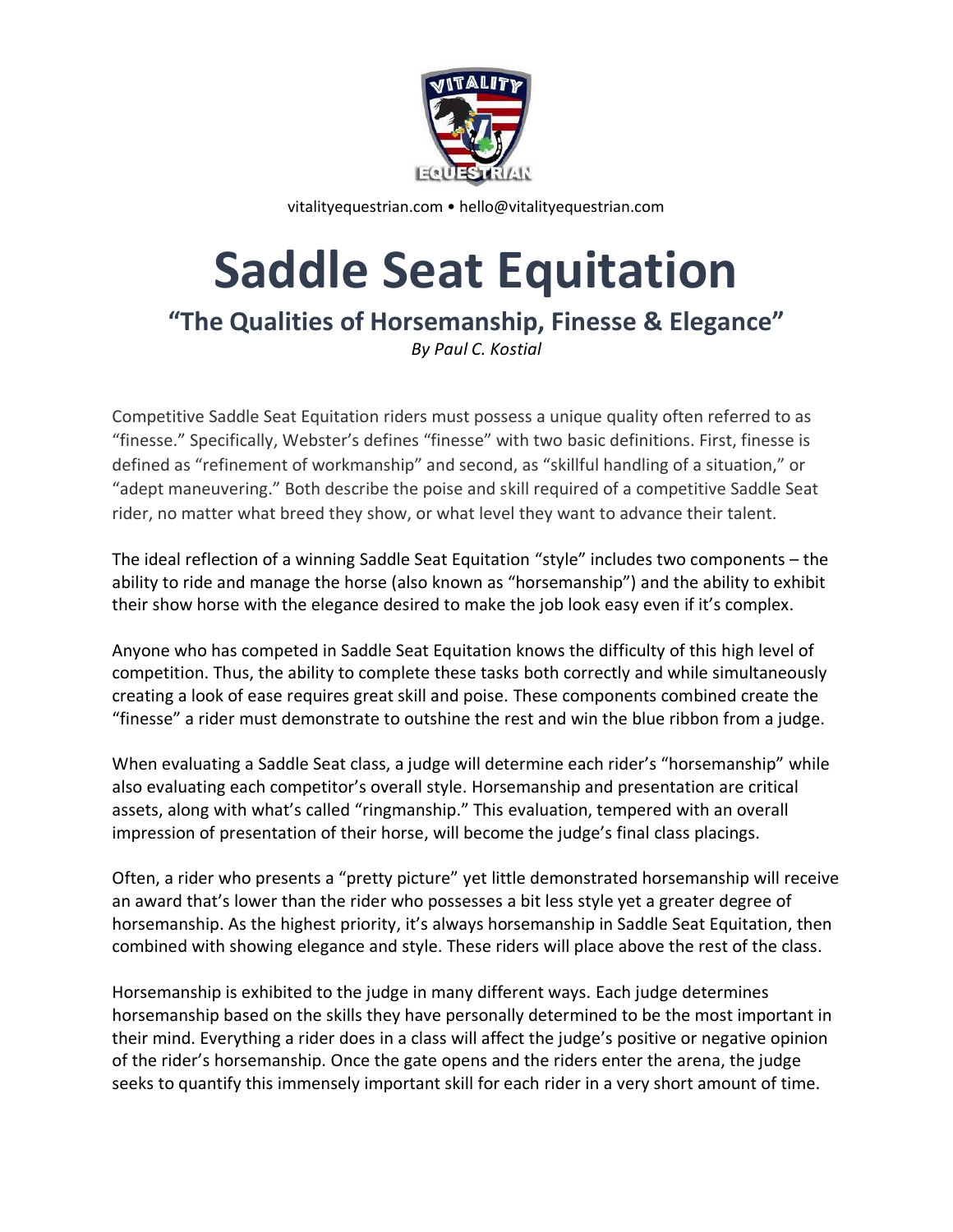

## vitalityequestrian.com • hello@vitalityequestrian.com

Evaluating rail work, transitions from gait to gait, maneuverability during the class and patterns are part of horsemanship. The overall picture of ease and poise communicated throughout each of these phases determines the judge's evaluation of each rider's style. Style is exhibited by both tangible and intangible rider qualities.

Some of these qualities include the rider's position in the saddle, the rider's ability to flow smoothly with their mount at each gait, the ability of the rider to create a picture of ease, the ability of the rider to cue their mount with utmost subtlety, overall ringmanship, and most importantly, the nearly imperceptible use of all these skills to affect a magnificent performance from their horse. All of these combined become the judge's evaluation and resulting placings.

Referring to proper Saddle Seat Equitation body position (including the proper position of the torso, head and neck, back, arms, wrists, hands, legs, ankles and feet), it's mandatory to remember that each horse and rider creates a unique combination, a team unlike any other.

And, although the USEF Rule Book includes specific information about rider, there will always be those variations according to different body types and the resulting differing fit with any particular horse. It is imperative that every Saddle Seat Equitation rider review and understand the information about position written in the USEF Rule Book with their instructor/trainer.

When evaluating a class, a judge evaluates each rider based on their own body type. Often, the taller, leggy rider seems to have an advantage; however, many equitation riders who are not so tall or leggy have competed very successfully in this division. Not unlike showing a great horse, a rider's body type does not guarantee show ring success. Although a great horse may enhance the overall picture, the judge does not credit the rider for a particular horse unless the rider is able to manage the animal sufficiently. And, when a rider shows a more difficult horse, the judge will frequently credit this rider's horsemanship ability as long as the problem is handled and, does not interfere with other riders or with the ability of the rider to demonstrate skills.

One of the most common faults seen in Saddle Seat Equitation is exaggerated form, most typically seen in the arms and wrists and, the lower leg, ankle and foot. Often, it appears that riders with such exaggerations may seek to emulate a style they observe on a winning rider. However, without proper guidance, this style can become easily exaggerated and often appears uncomfortable and perhaps even disconnected from the movement and grace of their mount.

A judge will often penalize a rider who appears uncomfortable in this exaggerated position. It's important to remember the origin of Saddle Seat Equitation as the form-to-function of a rider